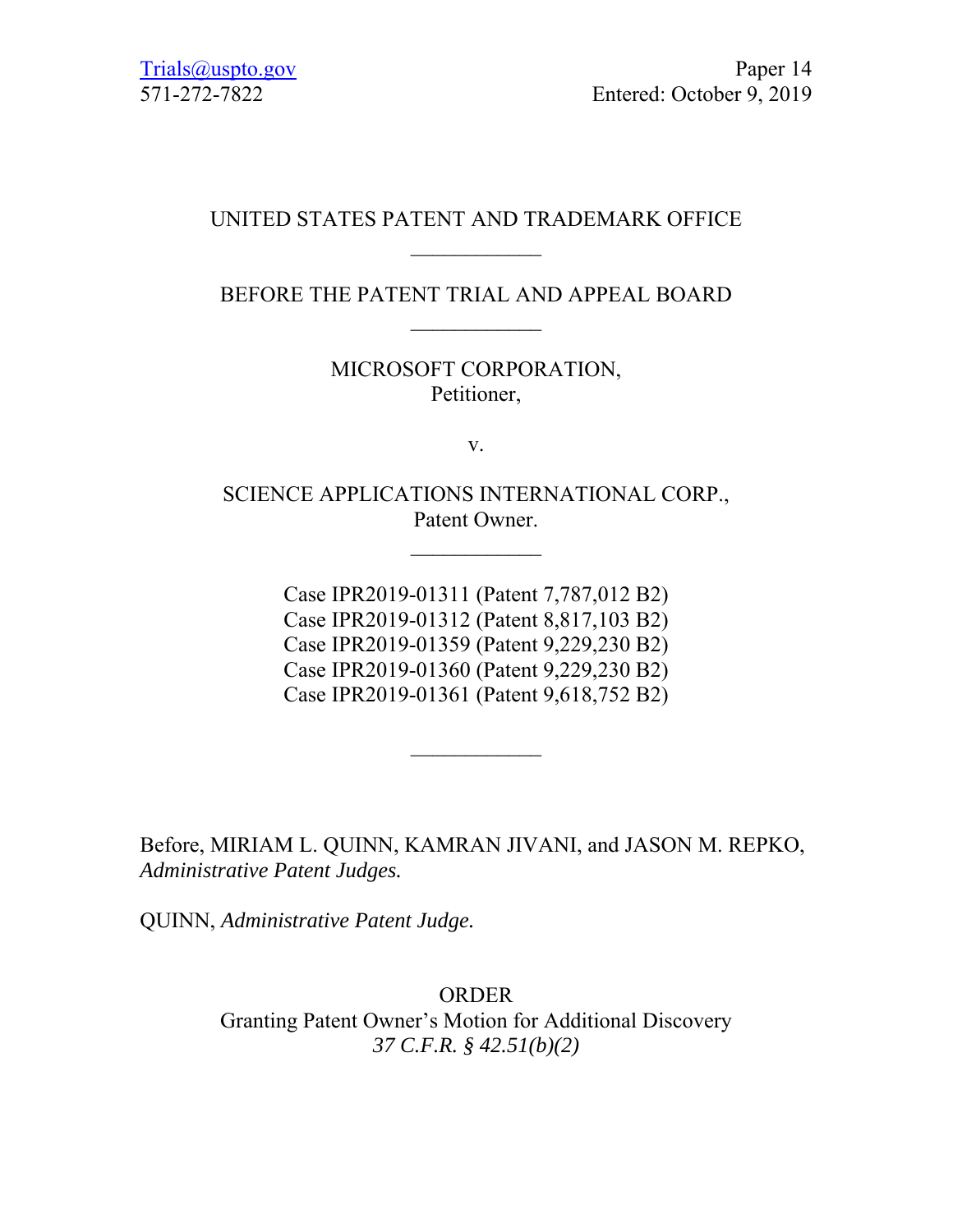Upon authorization of the Board, Patent Owner filed a Motion for Additional Discovery (Paper 9, "Motion"). Petitioner filed an Opposition (Paper 11, "Opp'n"). Patent Owner responded to the Opposition with a Reply in further support of the Motion (Paper 12, "Reply"). After review of the Motion, Opposition, and Reply, we grant the Motion. The Motion seeks discovery of a contract and certain communications, each of which is discussed further below.

#### *Contract*

We grant Patent Owner's request for discovery of the November 20, 2018 contract between Petitioner and the United States as identified in the Petition. Petitioner identified this contract as evidence supporting Petitioner's certification that neither the petitioner, real party-in-interest, nor privy of petitioner has been served with a complaint alleging infringement of the patent-in-suit. Paper  $1, 2-3$ <sup>1</sup> The contract between Petitioner and the United States is for Petitioner to develop a system called the Integrated Visual Augmentation System that includes implementation of a feature that is alleged to infringe the patents-in-suit. *Id.* at 3. Patent Owner requests discovery of the contract to develop its theory that the United States is a real party in interest or privy of Petitioner. Motion 3–4. Petitioner responds that Patent Owner has not shown that discovery "would be favorable in proving a

-

<sup>&</sup>lt;sup>1</sup> Citations to filed papers are with reference to IPR2019-01311. Similar content filed in the other captioned proceedings.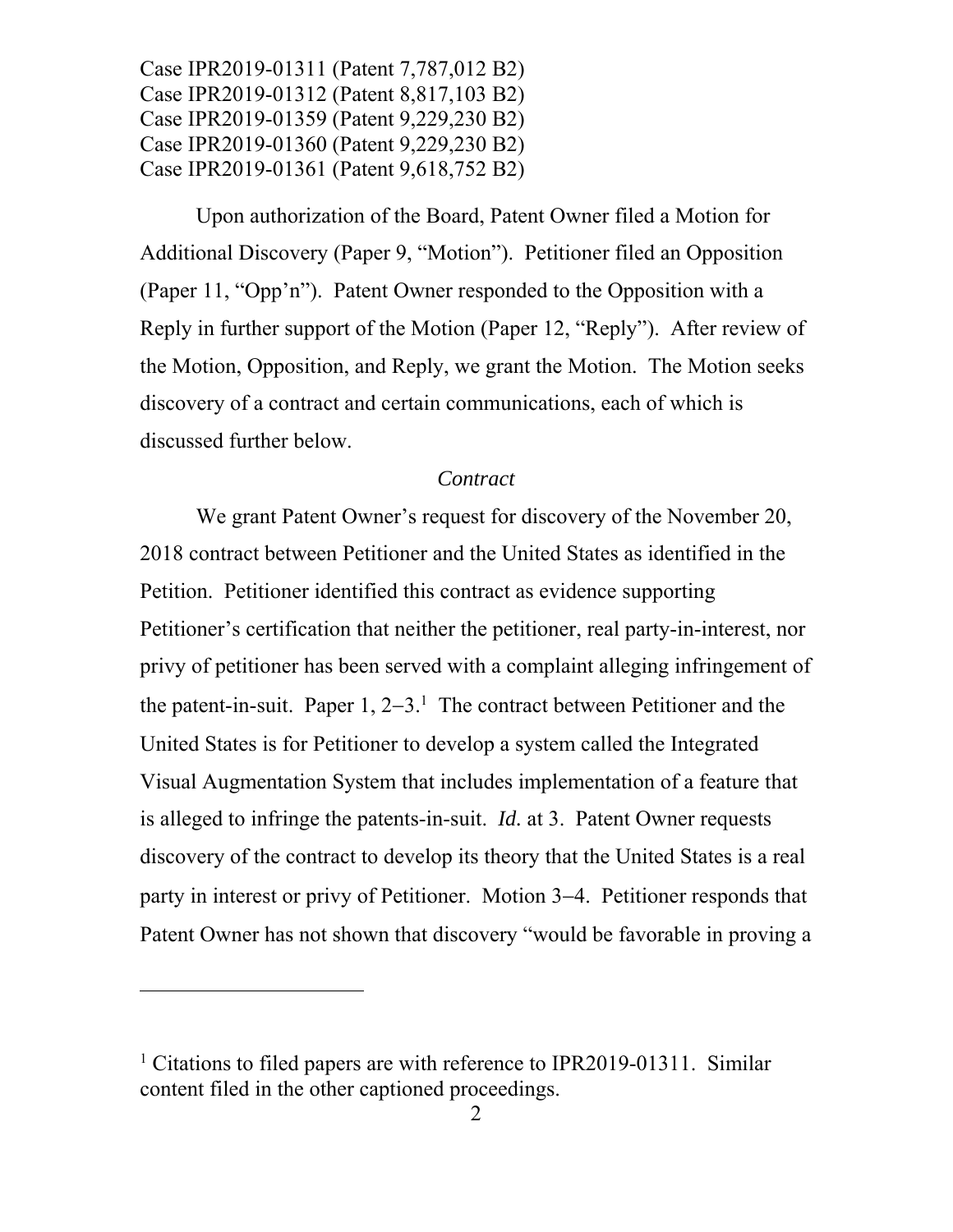relationship between Microsoft and the government that was much closer than the arms-length supplier/customer relationship that does exist." Opp'n 1. Petitioner points out the lack of evidence tending to show privity or real party in interest relationship, such as lack of funding, statements regarding the benefit of filing IPRs, and position to control the underlying litigation. *Id.* at 3, n.2. We are not persuaded by Petitioner's arguments.

As the Federal Circuit has held, the Board may rely on Petitioner's certification of real parties in interest and privies, if any exists. *See Worlds Inc. v. Bungie, Inc.*, 903 F.3d 1237, 1245–46 (Fed. Cir. 2018). However, when Patent Owner raises the identification of Petitioner as the sole party in interest into dispute, the Board cannot rely on Petitioner's identification of itself as the sole party in interest. *Id.* at 1246. The court held that "the Board was required to make any factual determinations necessary to evaluate whether [Petitioner] had satisfied its burden to demonstrate that its petition was not time-barred based on the complaints served upon . . . the alleged real party in interest." *Id.* The court expressed "some concern that the Board may have relied on attorney argument as evidence that [the alleged real party in interest] was not controlling or funding these IPRs." *Id.* The court faulted the Board for relying on no evidence to support the determination that petitioner was indeed the sole real party in interest. *Id.*

Here, Petitioner's contentions of it being the sole real party in interest are attorney argument characterizing the relationship between Petitioner and the United States and the contract that evinces that relationship. As Patent Owner argues, and we agree, Petitioner's arguments characterize the very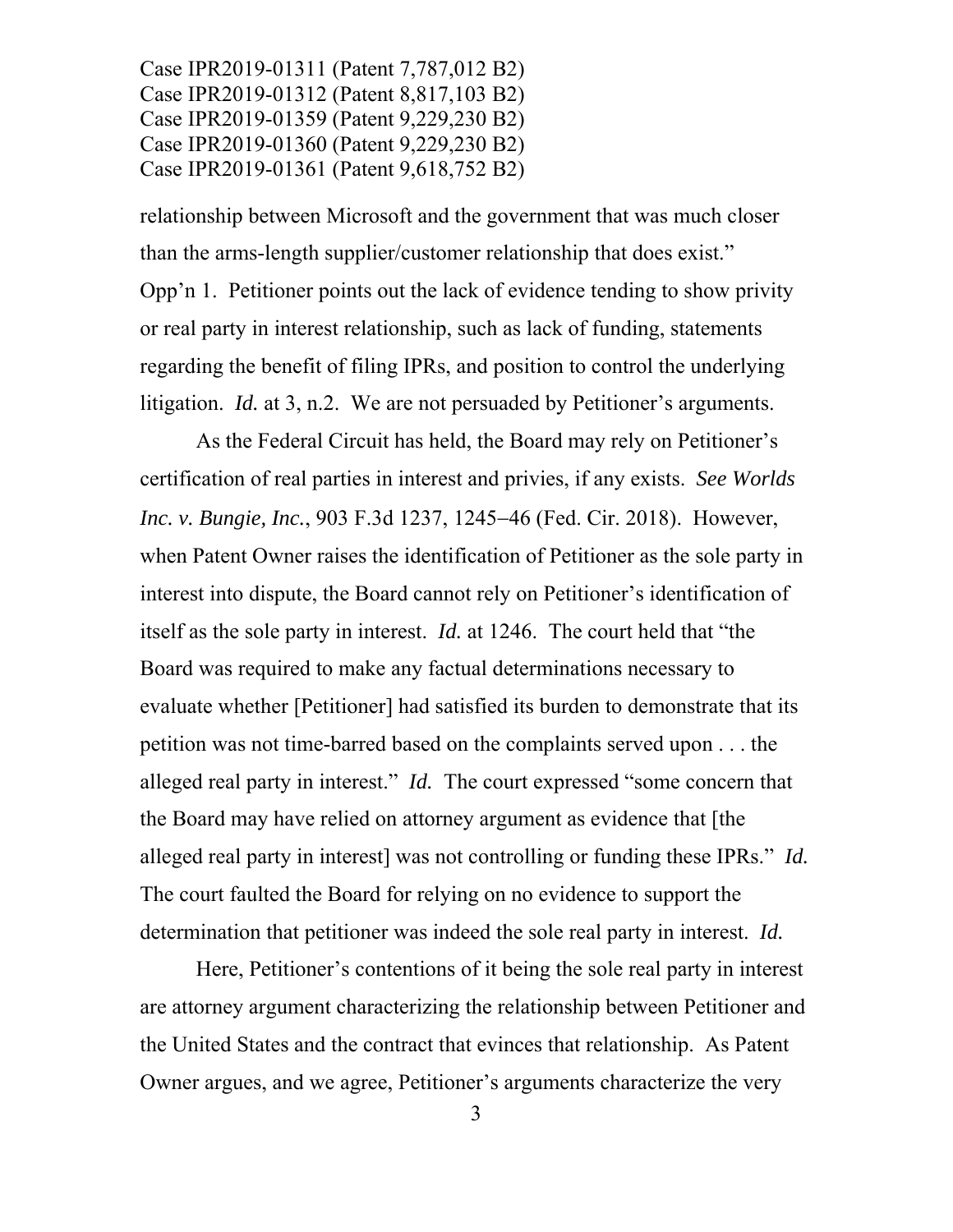document it seeks to shield from discovery. Reply 2. Whether the contract will eventually prove Patent Owner's contentions of privity and real party in interest is unknowable. But without the contract, Petitioner's assertions that it is the sole party in interest have no factual support. Under these circumstances, *Worlds* causes us to question whether the matter can be resolved by taking Petitioner's arguments at face value, without the benefit of the very document that gave rise to the relationship between Petitioner and the United States. Furthermore, we are informed by the parties that the contract at issue has been produced in the litigation between them pending in the Court of Federal Claims, and Petitioner has not provided adequate reasoning justifying shielding the contract from production in this proceeding. Although we are sympathetic to Petitioner's explanations of its limitations as a litigant in the Court of Federal Claims as a mere arms-length supplier to the government, we have no factual basis by which we can deny Patent Owner's request for the contract, especially when it is Petitioner's burden to prove its status as the sole real party in interest, and Patent Owner has raised a reasonable dispute. Therefore, we determine that the contract is germane to the issue of real party in interest and privity and the request for the contract is not burdensome and is narrowly tailored to cover a single document that exists, and that is not public. *See Garmin Int'l, Inc. v. Cuozzo Speed Techs. LLC*, IPR2012-00001, Paper 26, at 6–7 (PTAB Mar. 5, 2013) (Decision on Motion for Additional Discovery). Patent Owner's request for additional discovery of the contract is therefore granted.

4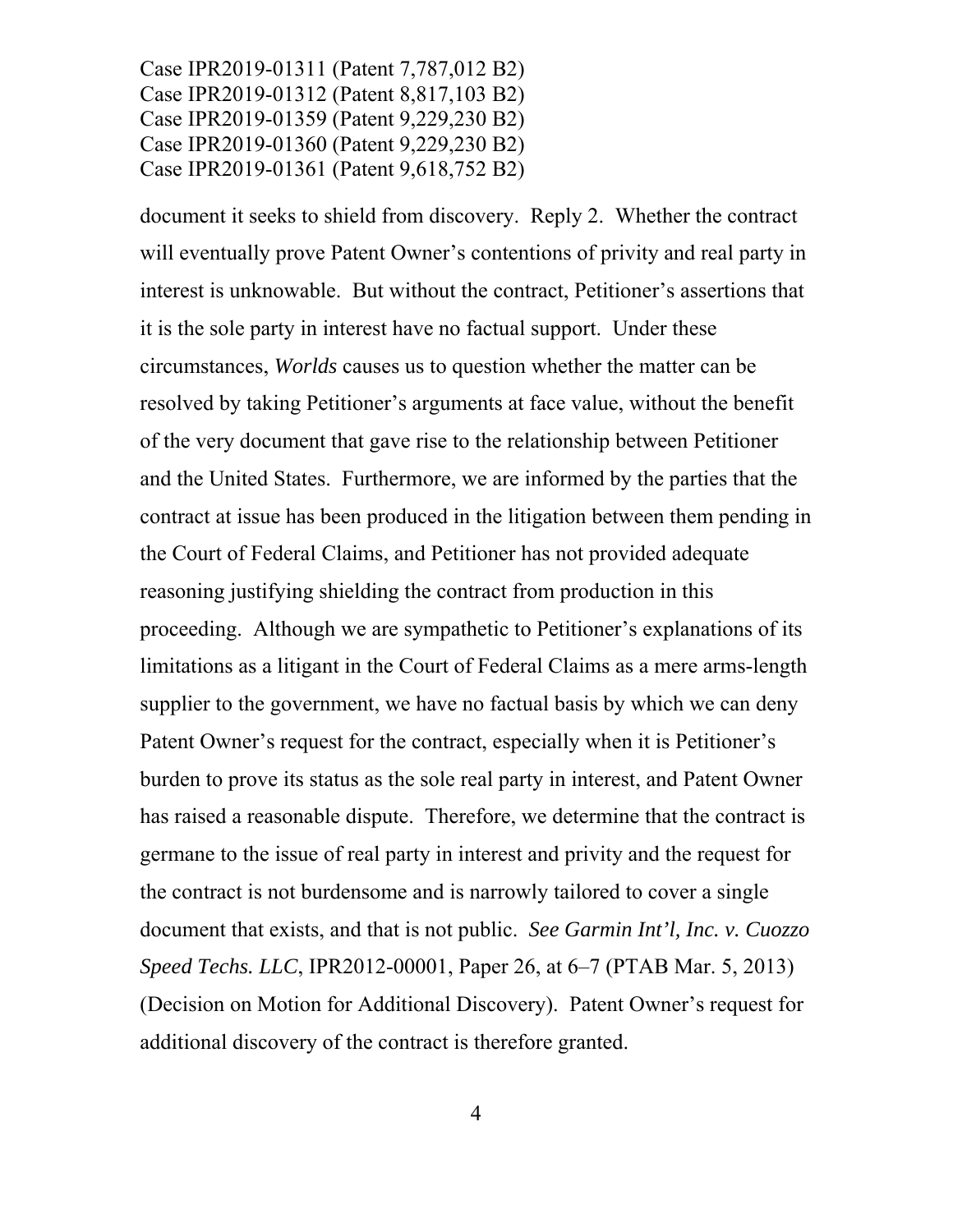### *Communications*

We grant Patent Owner's request for communications as alleged in the Motion. Specifically, Patent Owner requests certain communications as follows:

Any communications between the United States and Microsoft: (i) from August 1, 2018 (the month in which solicitation for the Contract was posted) to July 23, 2019 (the last filing date of the IPR Petitions), relating to the preparation and filing of any IPR petitions concerning the Subject Patents; and (ii) from July 24, 2019 to September 20, 2019, concerning the status of the IPR Petitions.

Motion 4. Patent Owner argues that the requested communications between Petitioner and the United States "will go to the extent of [Petitioner's] coordination and common efforts with the United States, which again goes to several of the *Taylor* Factors, including the proxy factor." *Id.* at 8. Patent Owner also argues that Petitioner's statements to the court of claims about the impact of that court's action on Petitioner show proof of the *Taylor*  factor that involves whether there is an agreement between the parties to be bound by the judgement. *Id.* Petitioner responds that Patent Owner's "belief" of discovering some information is insufficient to satisfy *Garmin*. Opp'n 9. Petitioner further states that there is no "bound" factor described in *Taylor. Id.* at 9, n.4.<sup>2</sup> And Petitioner objects to the scope of the requested

-

<sup>2</sup> We disagree with Petitioner. *Taylor v. Sturgell*, 553 U.S. 880 (2008), states that a nonparty may be *bound* in accordance with the terms of an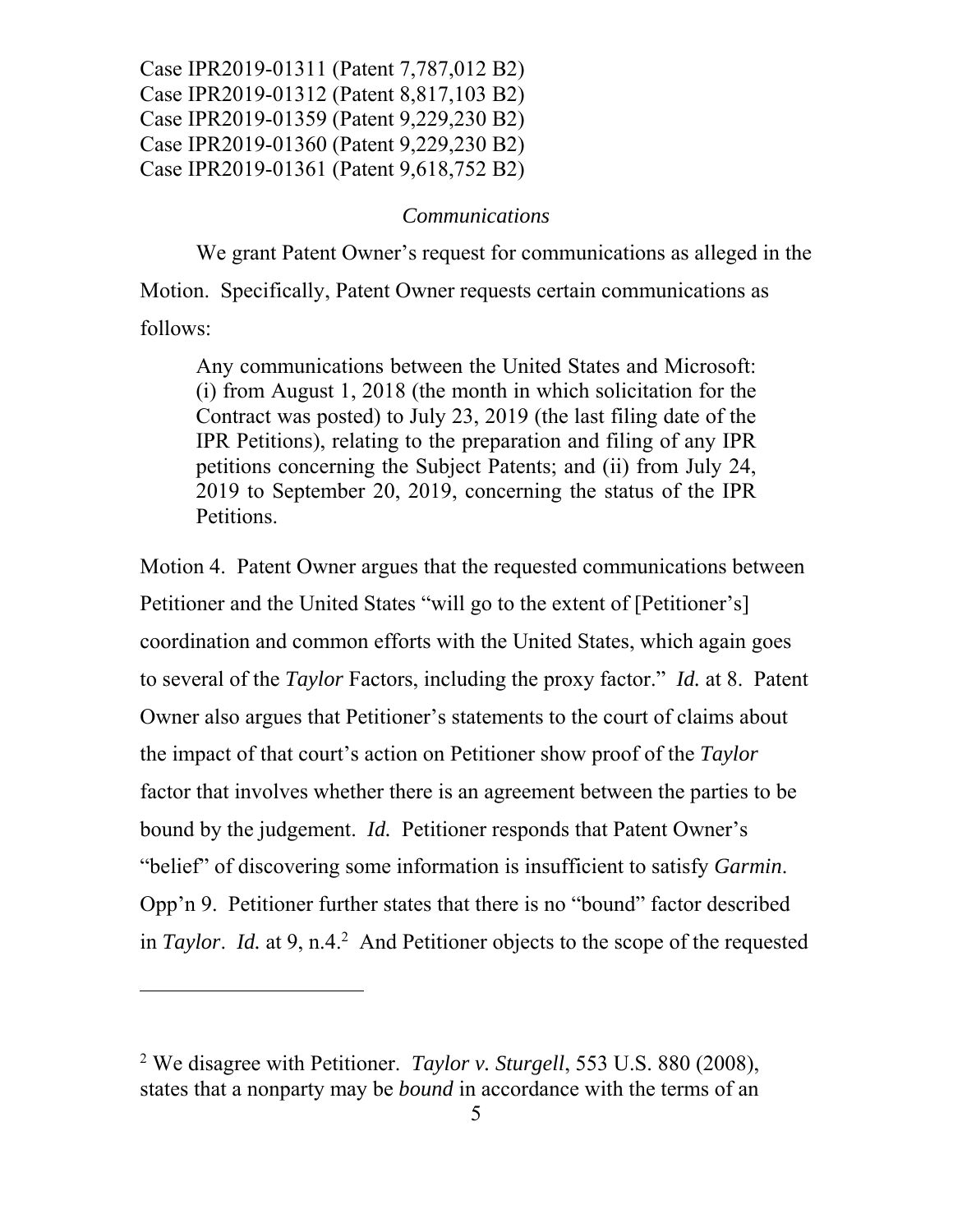$\overline{a}$ 

communications. *Id.* at 1, n.1 (stating that in the email from Patent Owner the requested communications concerned the *filing* of petitions, but in the Motion the requested communications now include *preparation* and *filing* and *status*, thereby enlarging the scope that was discussed in conference).

We agree with Petitioner that the request seems speculative. Patent Owner has not presented any scenario, real or plausible, in which Patent Owner and the United States have collaborated or coordinated efforts sufficient to show more than a probability that communications concerning the filing or status of the IPRs have occurred. However, as stated above, Petitioner has the burden in this matter. Of particular concern is the fact that Petitioner has not conclusively stated that no such communications exist. Notwithstanding Petitioner's concern that Patent Owner changed the discovery request to now include additional communications, the request we have reviewed in the Motion is narrowly tailored to reasonable and specific time periods and covers only the instant proceedings. If there are no such communications, then there is nothing to produce. If there are communications, then those would be useful to show the extent, if any, of a coordination germane to Patent Owner's contentions regarding real party in

agreement concerning the action. *Id.* at 893. For instance, *Taylor* explains "if separate actions involving the same transaction are brought by different plaintiffs against the same defendant, all the parties to all the actions may agree that the question of the defendant's liability will be definitely determined, one way or the other, in a 'test case.'" *Id.* (internal citations omitted).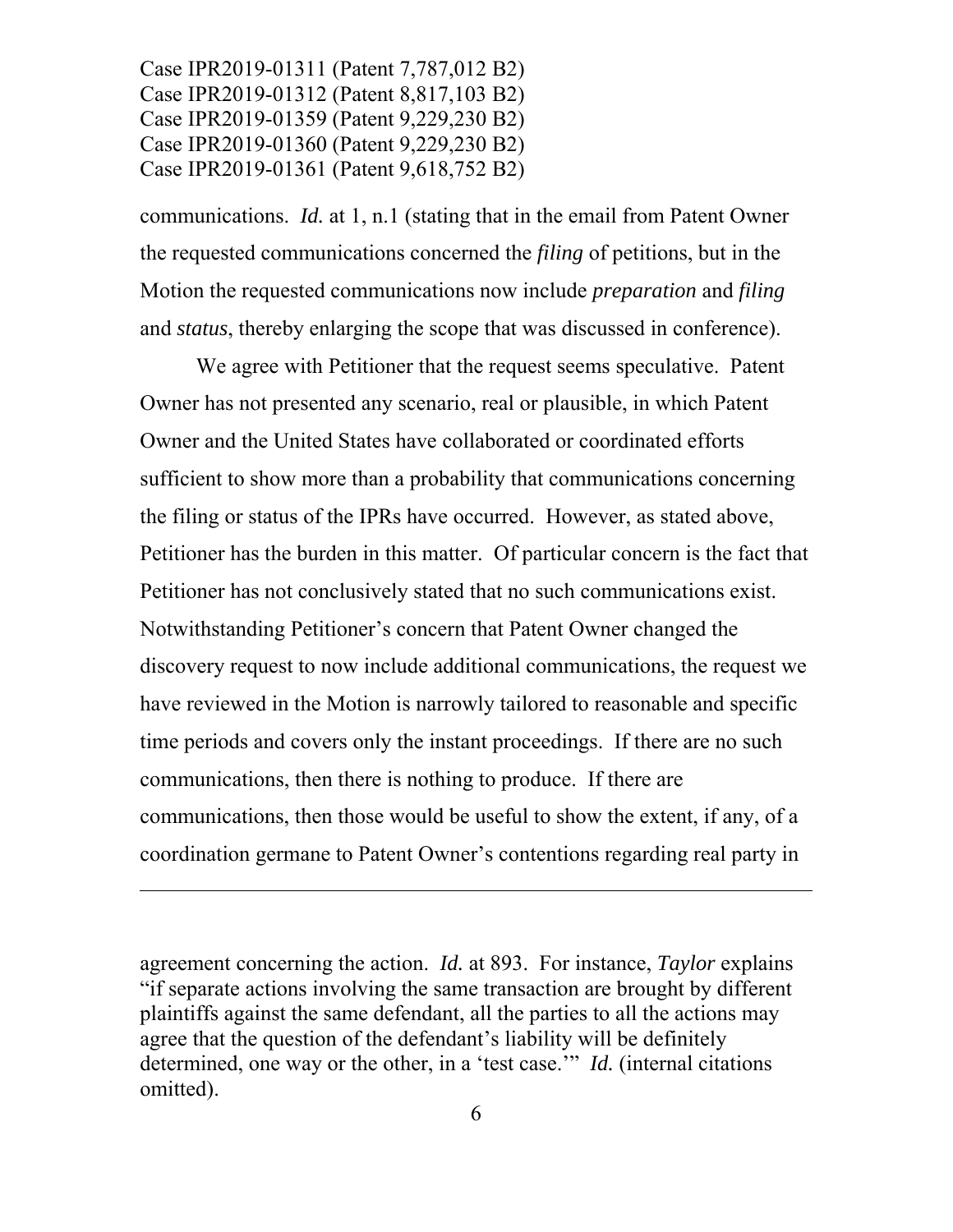interest and privity between Petitioner and the United States. Thus, on balance, we are discharging our duty to engage in a flexible approach to discovering the facts and issues surrounding the real party in interest and privity allegations in the current legal landscape. *See Applications in Internet Time, LLC v. RPX Corp.*, 897 F.3d 1336, 1351 (Fed. Cir. 2018) (explaining that determining whether a party is a real party in interest "demands a flexible approach that takes into account both equitable and practical considerations, with an eye toward determining whether the nonparty is a clear beneficiary that has a preexisting, established relationship with the petitioner"); *Wi-Fi One, LLC v. Broadcom Corp.*, 887 F.3d 1329, 1336 (Fed. Cir. 2018) (noting that the Board, in rendering § 315(b) determinations, "seeks to determine whether some party other than the petitioner is the 'party or parties at whose behest the petition has been filed'" (citing Office Patent Trial Practice Guide, 77 Fed. Reg. 48,756, 48,759 (Aug. 14, 2012))). There is no other manner for Patent Owner to seek the requested communications, and there is no allegation or evidence in the record before us that the request would be overly burdensome. Therefore, we grant Patent Owner's request for additional discovery of the requested communications.

In conclusion, we determine that Patent Owner's requested additional discovery is in the interests of justice pursuant to 37 C.F.R. § 42.51(b)(2).

7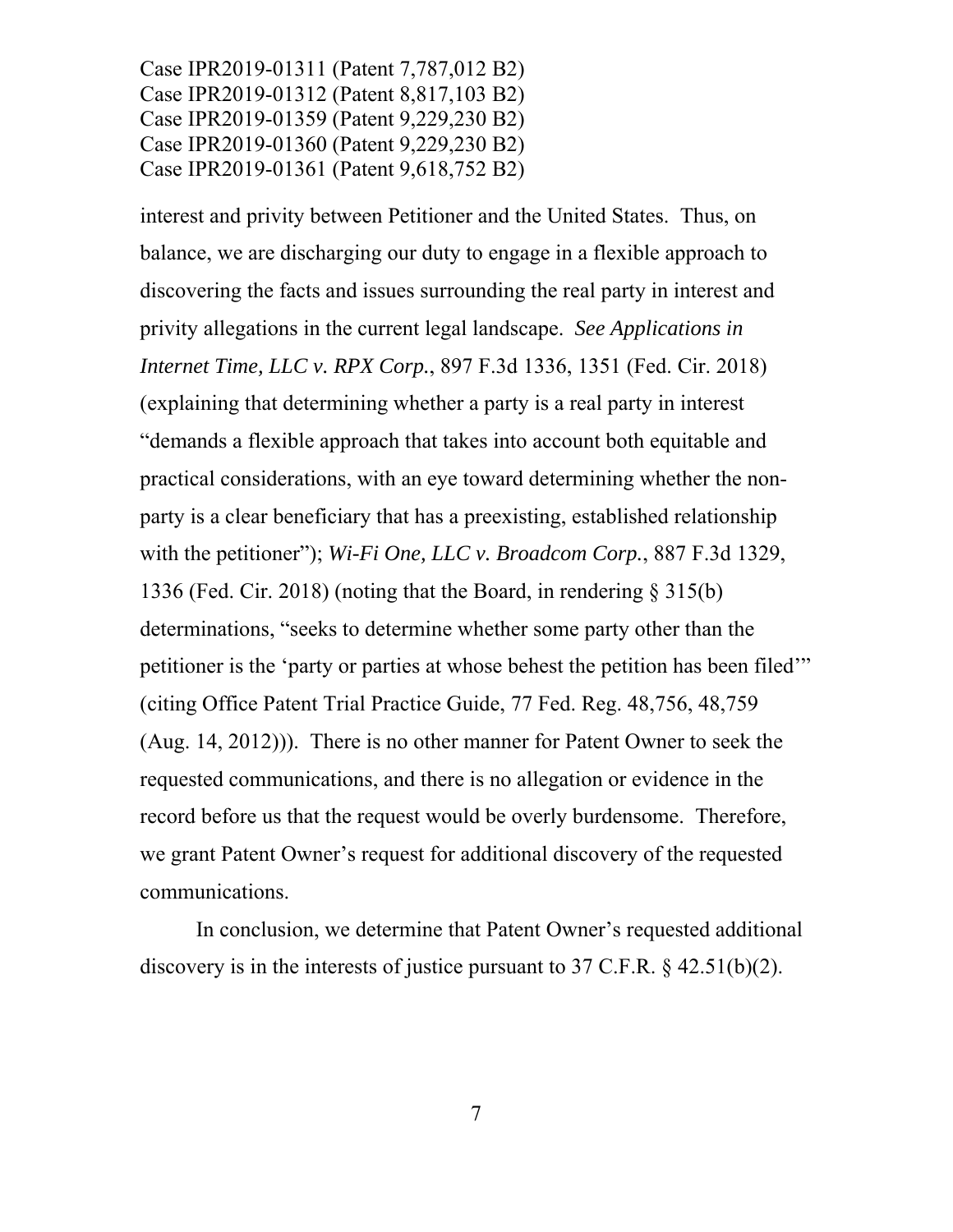# ORDER

Based on the foregoing, and consistent with our analysis above, it is

ORDERED, that Patent Owner's Motion for Additional Discovery is

granted.